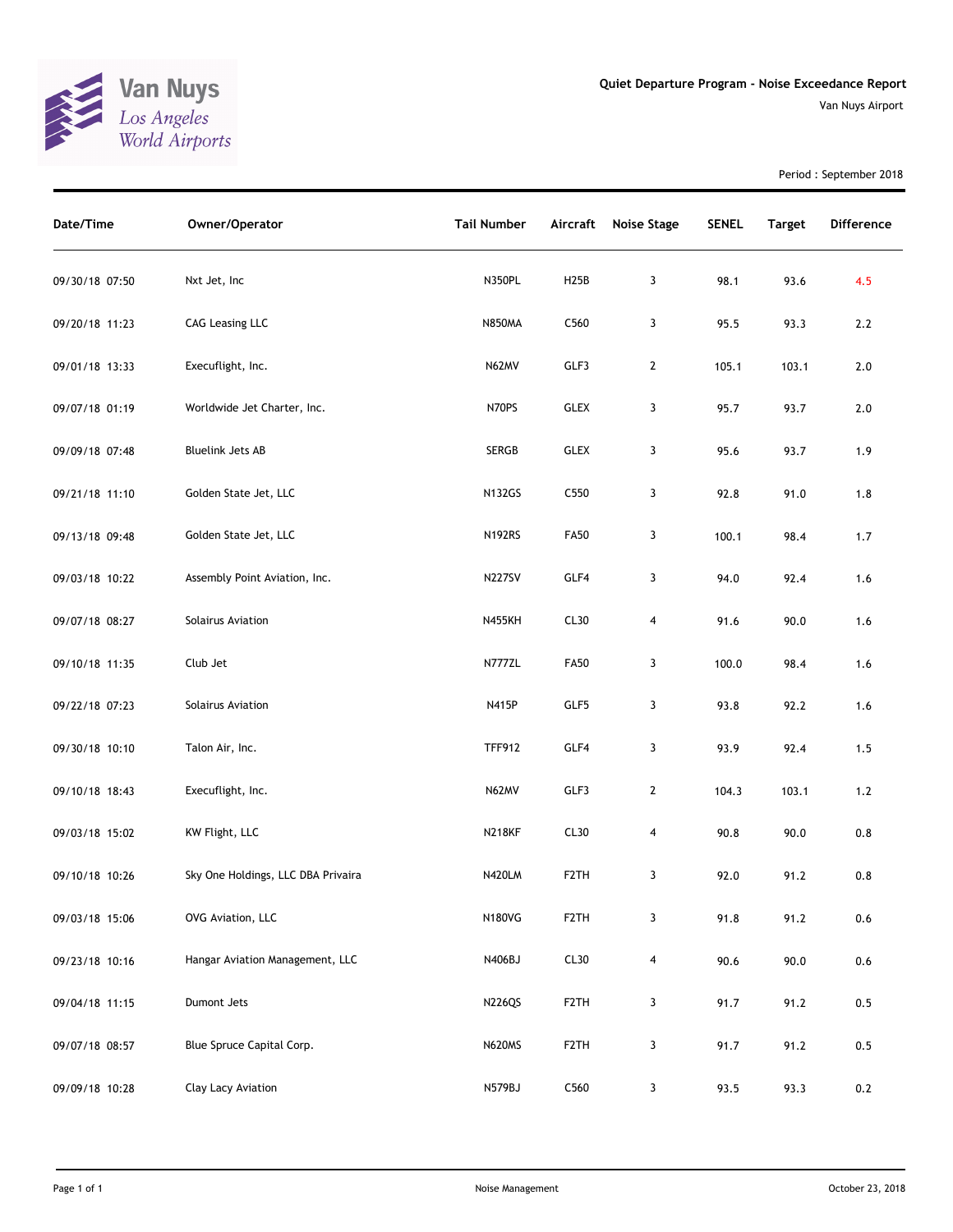

Period : September 2018

| Owner/Operator                                | <b>Departures Exceeding</b><br><b>Target Noise Level</b> | <b>Total Southbound</b><br>Jet Departures |
|-----------------------------------------------|----------------------------------------------------------|-------------------------------------------|
| Execuflight, Inc.                             | $\mathbf{2}$                                             | 5                                         |
| Solairus Aviation                             | $\mathbf{2}$                                             | 16                                        |
| Golden State Jet, LLC                         | 2                                                        | 18                                        |
| Assembly Point Aviation, Inc.                 | $\mathbf{1}$                                             | $\mathbf{1}$                              |
| <b>Bluelink Jets AB</b>                       | $\mathbf{1}$                                             | 1                                         |
| <b>CAG Leasing LLC</b>                        | 1                                                        |                                           |
| Hangar Aviation Management, LLC               | 1                                                        |                                           |
| KW Flight, LLC                                |                                                          |                                           |
| Nxt Jet, Inc                                  |                                                          |                                           |
| Sky One Holdings, LLC DBA Privaira            |                                                          | 2                                         |
| Blue Spruce Capital Corp.                     |                                                          | 3                                         |
| Club Jet                                      |                                                          | 6                                         |
| OVG Aviation, LLC                             |                                                          | 7                                         |
| Dumont Jets                                   | 1                                                        | 15                                        |
| Talon Air, Inc.                               | 1                                                        | 16                                        |
| Worldwide Jet Charter, Inc.                   | 1                                                        | 31                                        |
| Clay Lacy Aviation                            | $\mathbf{1}$                                             | 54                                        |
|                                               |                                                          |                                           |
| !STORED AIRCRAFT excluding ex Aeroflot/C.I.S. | 0                                                        | $\mathbf{1}$                              |
| 700 PC, LLC                                   | 0                                                        |                                           |
| 797BD, LLC                                    | 0                                                        |                                           |
| AbbVie US, LLC                                | 0                                                        |                                           |
| Abelag Aviation SA                            | 0                                                        |                                           |
| Ace Aviation Services Corporation             | 0                                                        |                                           |
| ACI Jet                                       | 0                                                        |                                           |
| ACM Aviation Services, Inc.                   | 0                                                        |                                           |
| ACM Aviation, Inc                             | 0                                                        |                                           |
| Aero Care Medical Transport System, Inc.      | 0                                                        |                                           |
| Aero Jet Services, LLC                        | 0                                                        |                                           |
| Aerolineas Ejecutivas, SA de CV               | 0                                                        |                                           |
| Aeromedevac, Inc.                             | 0                                                        |                                           |
| Ageless Men's Health, LLC                     | 0                                                        |                                           |
| Air Alsie A/S                                 | 0                                                        | 1                                         |
| Air Finance Corporation                       | 0                                                        |                                           |
| Air Lease Corporation                         | 0                                                        |                                           |
| Air7, LLC                                     | 0                                                        |                                           |
| Aircraft Evaluation & Management, Inc.        | 0                                                        |                                           |
| Aircraft Management Solutions, LLC            | 0                                                        |                                           |
| Aircraft Specialists Inc                      | 0                                                        |                                           |
| AIRDINE LLC                                   | 0                                                        |                                           |
| Alphacraft Air, LLC                           | 0                                                        | 1                                         |

The Van Nuys Airport Fly Friendly - Quiet Departure Program asks that operators of jet aircraft use manufacturer's or NBAA quiet departure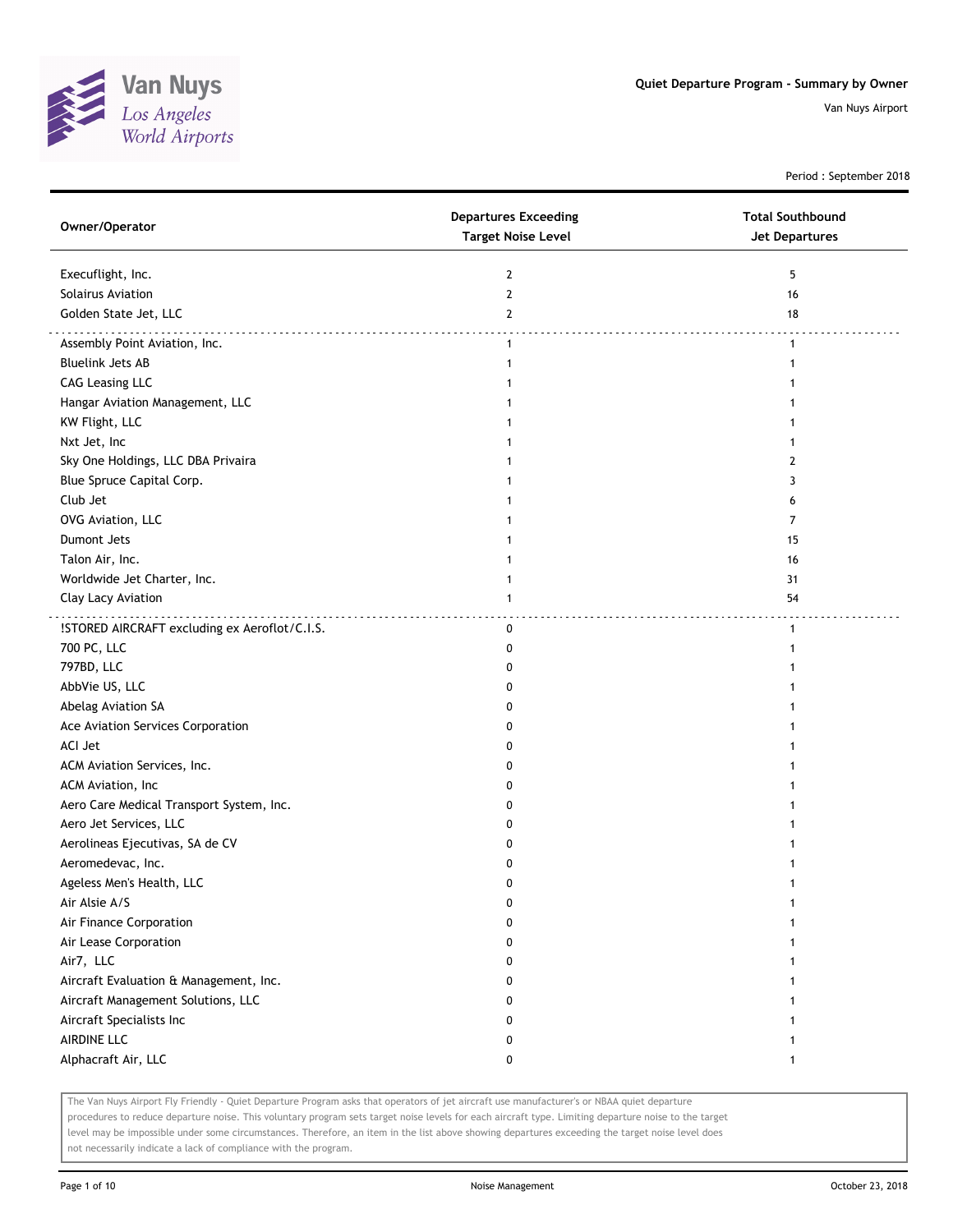

Period : September 2018

| Owner/Operator                             | <b>Departures Exceeding</b><br><b>Target Noise Level</b> | <b>Total Southbound</b><br><b>Jet Departures</b> |
|--------------------------------------------|----------------------------------------------------------|--------------------------------------------------|
| Alpine Aviation Corp                       | 0                                                        | $\mathbf{1}$                                     |
| Andrew Bettis Aviation                     | 0                                                        | 1                                                |
| <b>AOSky Corporation</b>                   | 0                                                        | 1                                                |
| Austral Development Limited                | 0                                                        |                                                  |
| Avcenter, Inc.                             | 0                                                        | 1                                                |
| Avion Zito, LLC                            | 0                                                        | 1                                                |
| <b>BAM Aviation, LLC</b>                   | 0                                                        | 1                                                |
| Bank of America, N.A.                      | 0                                                        |                                                  |
| Banu, LLC                                  | 0                                                        |                                                  |
| Beach Air II, LLC                          | 0                                                        |                                                  |
| Benchmark Capital                          | 0                                                        |                                                  |
| <b>Blue Horizon Holdings LLC</b>           | 0                                                        |                                                  |
| Bluebird Owner, LLC                        | 0                                                        |                                                  |
| BOMBARDIER BUSINESS JET SOLUTIONS Inc.     | 0                                                        |                                                  |
| <b>BRAVO OWNER LLC</b>                     | 0                                                        |                                                  |
| Buck Air, LLC                              | 0                                                        | 1                                                |
| Business Jet Managers, Inc.                | 0                                                        | 1                                                |
| C & M Premier, LLC                         | 0                                                        |                                                  |
| C Dot Aviation, LLC                        | 0                                                        |                                                  |
| C.C. Calzone, LLC                          | 0                                                        |                                                  |
| Calvin Klein Studio, LLC                   | 0                                                        |                                                  |
| CANAL STREET LODGING LLC                   | 0                                                        |                                                  |
| CFA Air Charters Pty. Ltd.                 | 0                                                        |                                                  |
| Citadel Panda Express, Inc.                | 0                                                        |                                                  |
| CJ3SP LLC                                  | 0                                                        |                                                  |
| Clemens Aviation Management, LLC           | 0                                                        |                                                  |
| Cohen Aviation Leasing, LLC                | 0                                                        |                                                  |
| Compania Ejecutiva, SA de CV               | 0                                                        |                                                  |
| <b>Compass Airlines</b>                    | 0                                                        |                                                  |
| <b>Contour Aviation</b>                    | 0                                                        |                                                  |
| CP CJ, LLC                                 | 0                                                        |                                                  |
| Crow Executive Air                         | 0                                                        | 1                                                |
| DeBartolo Property Group Flight Department | 0                                                        |                                                  |
| Delta Air Lines                            | 0                                                        |                                                  |
| Delta Private Jets, Inc.                   | 0                                                        |                                                  |
| DT Equipment Leasing, LLC                  | 0                                                        |                                                  |
| Dunbar Aviation, LLC                       | 0                                                        |                                                  |
| East Coast Jets, Inc.                      | 0                                                        |                                                  |
| EASYJET AIRLINE Co. Ltd                    | 0                                                        |                                                  |
| Enterprise II, LLC.                        | 0                                                        |                                                  |
| Erin-Eire, LLC                             | 0                                                        | 1                                                |

The Van Nuys Airport Fly Friendly - Quiet Departure Program asks that operators of jet aircraft use manufacturer's or NBAA quiet departure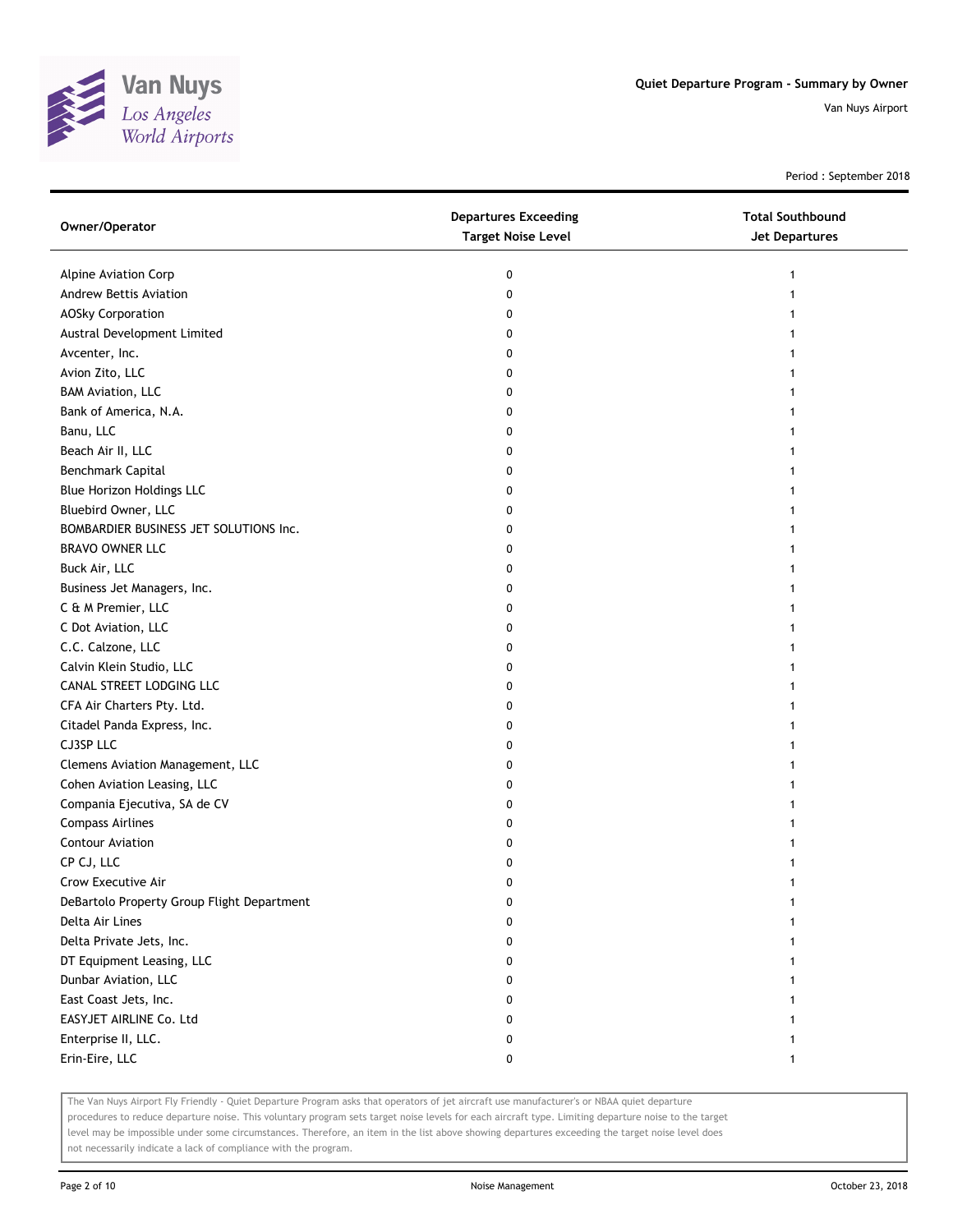

Period : September 2018

| Owner/Operator                     | <b>Departures Exceeding</b><br><b>Target Noise Level</b> | <b>Total Southbound</b><br>Jet Departures |
|------------------------------------|----------------------------------------------------------|-------------------------------------------|
| Exclusive Jets, LLC                | 0                                                        | 1                                         |
| Exec 1 Aviation                    | 0                                                        | 1                                         |
| Executive Fliteways, Inc.          | 0                                                        |                                           |
| <b>ExpressJet Airlines</b>         | 0                                                        |                                           |
| EYWAir, LLC                        | 0                                                        |                                           |
| F-4 LLC                            | 0                                                        | 1                                         |
| FairJets Luftverkehrs AG           | 0                                                        | 1                                         |
| FAITH 808 LLC                      | 0                                                        | 1                                         |
| Falcon 900, LLC                    | 0                                                        |                                           |
| FE 47, LLC                         | 0                                                        |                                           |
| FE 5083, LLC                       | 0                                                        |                                           |
| Fleet Unlimited, Inc.              | 0                                                        |                                           |
| Flexjet, LLC                       | 0                                                        |                                           |
| Flexjets                           | 0                                                        |                                           |
| <b>Flight Operations</b>           | 0                                                        |                                           |
| Flightcraft Inc                    | 0                                                        | 1                                         |
| Flightexec                         | 0                                                        |                                           |
| Flightworks                        | 0                                                        |                                           |
| Floraero, LLC                      | 0                                                        |                                           |
| Flying Lyon                        | 0                                                        |                                           |
| Flying Mustang, LLC                | 0                                                        |                                           |
| Franklin-Templeton Travel, Inc.    | 0                                                        |                                           |
| Freedom Jets                       | 0                                                        |                                           |
| Gama Aviation LLC                  | 0                                                        |                                           |
| Global Aviation, Inc.              | 0                                                        |                                           |
| <b>GLOBAL JET LUXEMBOURG</b>       | 0                                                        | 1                                         |
| Global Jetcare, Inc.               | 0                                                        | 1                                         |
| Globaljet NA, LLC                  | 0                                                        |                                           |
| <b>Grossman Company Properties</b> | 0                                                        |                                           |
| GTG, LLC                           | 0                                                        |                                           |
| Heaven Express, LLC                | 0                                                        |                                           |
| <b>Helix Craft Corporation</b>     | 0                                                        |                                           |
| HERITAGE FLIGHT                    | 0                                                        | 1                                         |
| HJB Enterprises, LLC               | 0                                                        |                                           |
| Hotel Delta, LLC                   | 0                                                        |                                           |
| Innotech-Execaire                  | 0                                                        | 1                                         |
| International Jet Management GmbH  | 0                                                        |                                           |
| Irongate Air, LLC                  | 0                                                        |                                           |
| Jabb Group, LLC                    | 0                                                        |                                           |
| Jast Air, LLC                      | 0                                                        |                                           |
| Jet Engine Technology Corporation  | 0                                                        | $\mathbf{1}$                              |

The Van Nuys Airport Fly Friendly - Quiet Departure Program asks that operators of jet aircraft use manufacturer's or NBAA quiet departure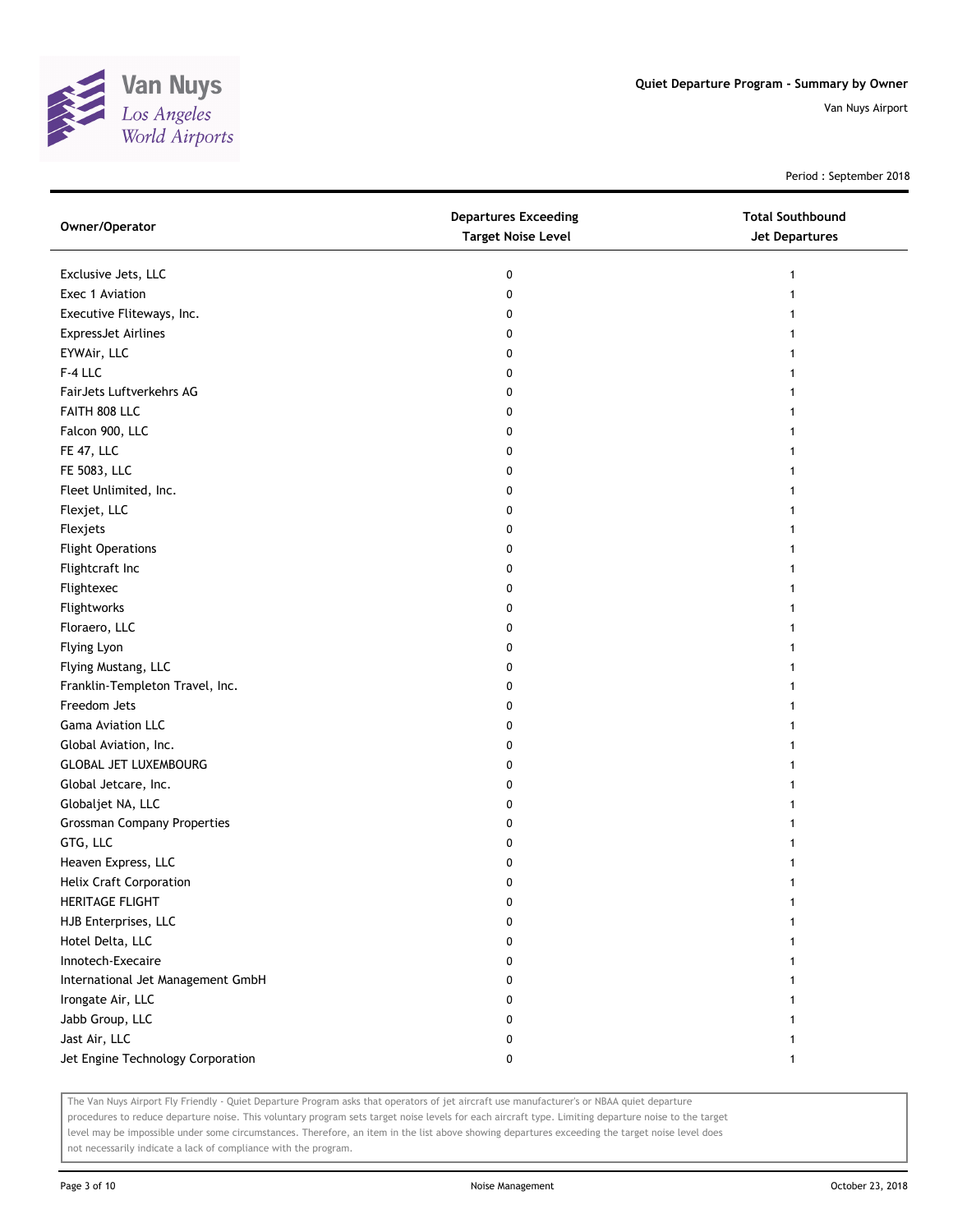

Period : September 2018

| Owner/Operator                       | <b>Departures Exceeding</b><br><b>Target Noise Level</b> | <b>Total Southbound</b><br><b>Jet Departures</b> |
|--------------------------------------|----------------------------------------------------------|--------------------------------------------------|
| Jet Linx Aviation, LLC               | 0                                                        |                                                  |
| Jet Management Associates, LLC       | 0                                                        |                                                  |
| Jet Methods                          | 0                                                        |                                                  |
| Jim Falk Lexus of Beverly Hills      | 0                                                        |                                                  |
| Kaiser Air                           | 0                                                        |                                                  |
| Kalitta Charters LLC                 | 0                                                        |                                                  |
| Keystone Foods Corporation           | 0                                                        |                                                  |
| KJC Asset Management, LLC            | 0                                                        |                                                  |
| KMR Aviation, Inc.                   | 0                                                        |                                                  |
| <b>KPK Heliport</b>                  | 0                                                        |                                                  |
| Latitude 33 Consulting LLC           | 0                                                        |                                                  |
| LCG Aviation, LLC                    | 0                                                        |                                                  |
| Lear 006 Holding Ltd                 | 0                                                        |                                                  |
| Lewis Aeronautical, LLC              | 0                                                        |                                                  |
| Liberty Media Corporation            | 0                                                        |                                                  |
| Liberty Media, LLC                   | 0                                                        |                                                  |
| London Air Services Ltd              | 0                                                        |                                                  |
| LOWES COMPANIES INC                  | 0                                                        |                                                  |
| Lyon Aviation                        | 0                                                        |                                                  |
| M.D.C. Holdings, Inc.                | 0                                                        |                                                  |
| MAC Aircraft Sales, LLC              | 0                                                        |                                                  |
| Maine Aviation Aircraft Charter, LLC | 0                                                        |                                                  |
| Mannco, LLC                          | 0                                                        |                                                  |
| Maroon Creek Holdings, LLC           | 0                                                        |                                                  |
| Mayo Aviation, Inc.                  | 0                                                        |                                                  |
| McDonald Aviation, LLC               | 0                                                        |                                                  |
| McGilvra Management Services, LLC    | 0                                                        |                                                  |
| Med Air, LLC                         | 0                                                        |                                                  |
| Medway Air Ambulance, Inc.           | 0                                                        |                                                  |
| Monkey Wrench Aviation Ltd.          | 0                                                        |                                                  |
| Morningstar Partners, Ltd.           | 0                                                        |                                                  |
| <b>MS600, LLC</b>                    | 0                                                        |                                                  |
| N50VM LLC                            | 0                                                        |                                                  |
| N767CJ, LLC                          | 0                                                        |                                                  |
| NasJet                               | 0                                                        |                                                  |
| NATIONAL EDUCATION LOAN NETWORK INC  | 0                                                        |                                                  |
| NETJETS AVIATION Inc.                | 0                                                        |                                                  |
| NetJets, Inc                         | 0                                                        |                                                  |
| Nextant Aircraft, LLC                | 0                                                        |                                                  |
| Nike, Inc.                           | 0                                                        |                                                  |
| Non Stop Aviation, Inc.              | 0                                                        | 1                                                |

The Van Nuys Airport Fly Friendly - Quiet Departure Program asks that operators of jet aircraft use manufacturer's or NBAA quiet departure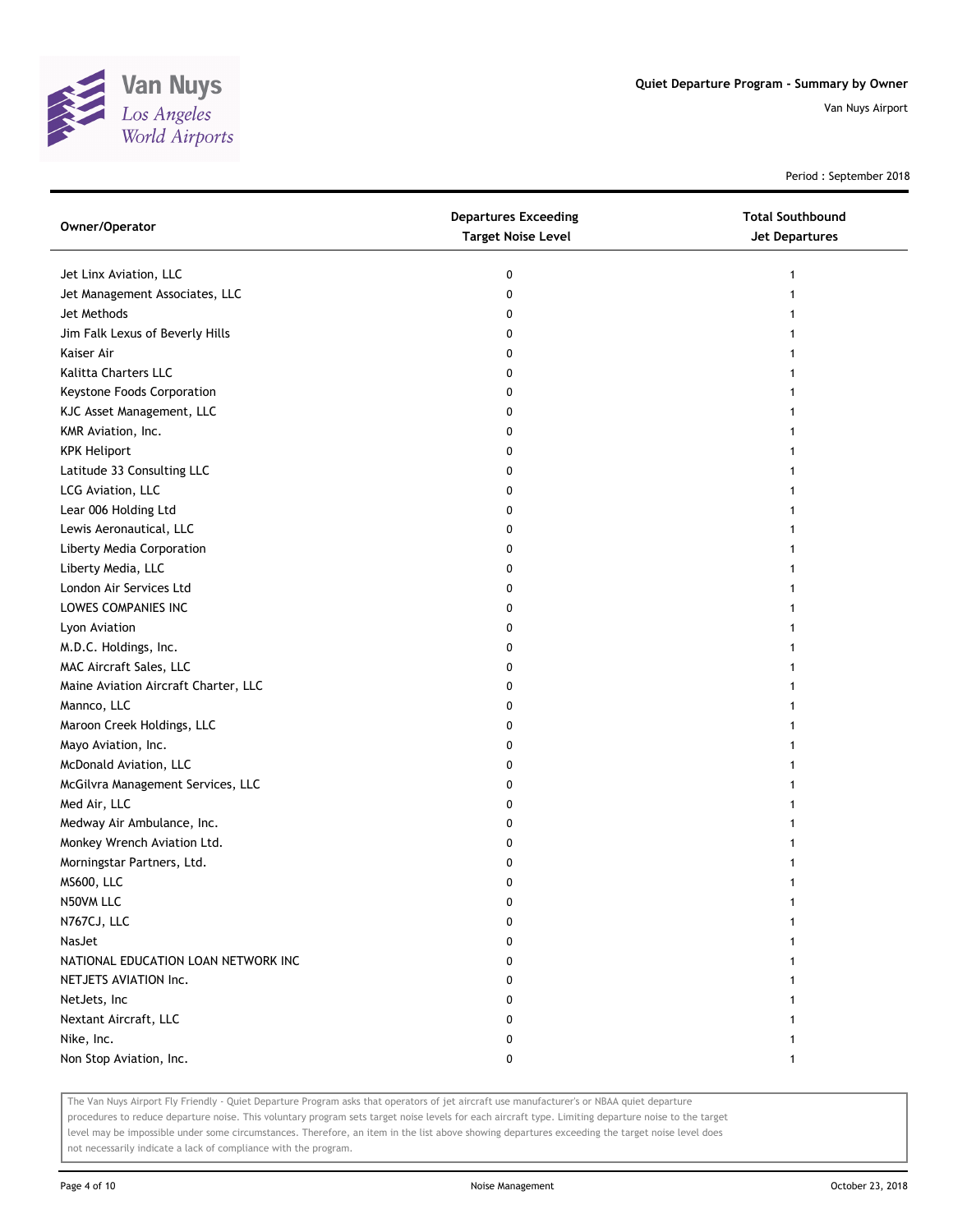

Period : September 2018

| Owner/Operator                        | <b>Departures Exceeding</b><br><b>Target Noise Level</b> | <b>Total Southbound</b><br><b>Jet Departures</b> |
|---------------------------------------|----------------------------------------------------------|--------------------------------------------------|
| OMNIFLIGHT HELICOPTERS Inc.           | 0                                                        | 1                                                |
| Pacifico Air Partners, LLC            | 0                                                        |                                                  |
| Padal Inc.                            | 0                                                        |                                                  |
| PDKAA 250 HM Partners, LLC            | 0                                                        |                                                  |
| <b>Petty Enterprises</b>              | 0                                                        |                                                  |
| PHD Interplanetary, LLC               | 0                                                        |                                                  |
| PHILLIPS/BPX SHARED SERVICES AVIATION | 0                                                        |                                                  |
| Phoenix Air                           | 0                                                        |                                                  |
| PJT Rising Phoenix, LLC               | 0                                                        |                                                  |
| Policia Federal Preventiva            | 0                                                        |                                                  |
| PPL Management, Inc.                  | 0                                                        |                                                  |
| Priority Air Charter LLC              | 0                                                        |                                                  |
| Quart 2C, LLC                         | 0                                                        |                                                  |
| RAIR Air, LLC                         | 0                                                        |                                                  |
| Rancho Pacific Holdings, LLC          | 0                                                        |                                                  |
| Raynemen, LLC                         | 0                                                        |                                                  |
| Rectrix Aviation, Inc.                | 0                                                        |                                                  |
| Red Hawk Properties, LLC              | 0                                                        |                                                  |
| Red Wing Aeroplane Co., LLC           | 0                                                        |                                                  |
| Resilienza, LLC                       | 0                                                        |                                                  |
| Richbuilt Construction, LLC           | 0                                                        |                                                  |
| RMR Capital Aviation, LLC             | 0                                                        |                                                  |
| Rockwell Riverbend Properties, LLC    | 0                                                        |                                                  |
| Sands Aviation, LLC                   | 0                                                        |                                                  |
| SCHREIBER CHARLES J JR TRUSTEE        | 0                                                        |                                                  |
| Seagull Aircraft                      | 0                                                        |                                                  |
| Secure Air Charter, LLC               | 0                                                        |                                                  |
| Senterra Real Estate Group, LLC       | 0                                                        |                                                  |
| Sentient Flight Group, LLC            | 0                                                        |                                                  |
| SG Air II Trust                       | 0                                                        |                                                  |
| SHAW SHAD C                           | 0                                                        |                                                  |
| <b>Starbase Aviation</b>              | 0                                                        | 1                                                |
| Stephens Institute                    | 0                                                        |                                                  |
| SunWest Aviation                      | 0                                                        |                                                  |
| <b>SWCR LLC</b>                       | 0                                                        |                                                  |
| TAG Aviation (UK), Ltd.               | 0                                                        |                                                  |
| Tailwind Enterprises, LLC             | 0                                                        |                                                  |
| Tango Air, Inc.                       | 0                                                        |                                                  |
| Terra Dulce, LLC                      | 0                                                        |                                                  |
| Textron Aviation, Inc.                | 0                                                        |                                                  |
| <b>TFT Aviation</b>                   | 0                                                        | 1                                                |

The Van Nuys Airport Fly Friendly - Quiet Departure Program asks that operators of jet aircraft use manufacturer's or NBAA quiet departure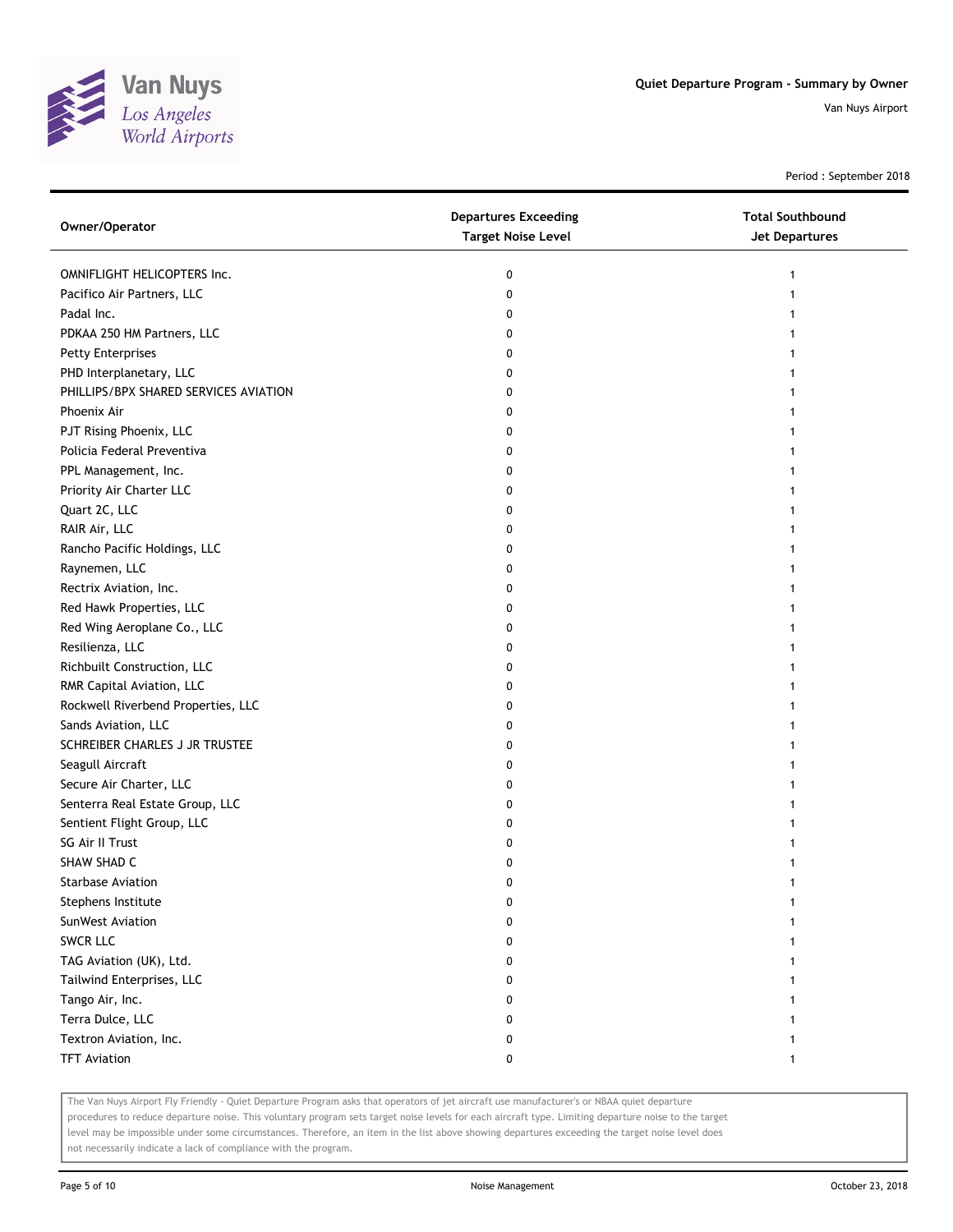

Period : September 2018

| Owner/Operator                       | <b>Departures Exceeding</b><br><b>Target Noise Level</b> | <b>Total Southbound</b><br>Jet Departures |
|--------------------------------------|----------------------------------------------------------|-------------------------------------------|
| The JD Russell Company               | 0                                                        | 1                                         |
| The Lodge at Park Falls, LLC         | 0                                                        |                                           |
| The Shafmaster Company, Inc.         | 0                                                        |                                           |
| Thorney Alpha Pty. Ltd.              | 0                                                        |                                           |
| Tierra Dulce, LLC                    | 0                                                        |                                           |
| Travel Management Company, Ltd       | 0                                                        | 1                                         |
| Turtle Speed Holdings, LLC           | 0                                                        |                                           |
| TVPX Aircraft Solutions, Inc.        | 0                                                        |                                           |
| <b>Universal Funding Corporation</b> | 0                                                        |                                           |
| VCSGV, LLC                           | 0                                                        |                                           |
| VistaJet Limited                     | 0                                                        |                                           |
| Voyager Jet Center, LLC              | 0                                                        |                                           |
| Wanger Jones Helsley PC              | 0                                                        |                                           |
| Waypoint Partners, LLC               | 0                                                        |                                           |
| West Coast Charters, LLC             | 0                                                        |                                           |
| <b>Westair Corporation</b>           | 0                                                        |                                           |
| Westfield Aviation, Inc. Pty. Ltd.   | 0                                                        |                                           |
| Weyland Diamond Ranch, LLC           | 0                                                        |                                           |
| Wildgoose I, LLC                     | 0                                                        |                                           |
| Wilmington Trust Company             | 0                                                        |                                           |
| World Class Jets, LLC                | 0                                                        |                                           |
| 199ML, LLC                           | 0                                                        | 2                                         |
| 214BM, LLC                           | 0                                                        | 2                                         |
| 350 HAWKER LLC                       | 0                                                        | 2                                         |
| Aero Way, Inc.                       | 0                                                        | 2                                         |
| Atomic EFT, LLC                      | 0                                                        | 2                                         |
| Ava Air, LLC                         | 0                                                        | 2                                         |
| Aviation Consultants, Inc.           | 0                                                        | 2                                         |
| Capital City Jet Center, Inc.        | 0                                                        | 2                                         |
| Cessna Aircraft Company              | 0                                                        | 2                                         |
| Corporate Air, LLC                   | 0                                                        | 2                                         |
| Crescent Heights Sales, Inc.         | 0                                                        | 2                                         |
| Echo Leasing, LLC                    | 0                                                        | 2                                         |
| Era Helicopters LLC                  | 0                                                        | 2                                         |
| Executive Flight Solutions, LLC      | 0                                                        | 2                                         |
| Flyteme Aviation, LLC                | 0                                                        | 2                                         |
| GA Aircraft Sales, LLC               | 0                                                        | 2                                         |
| G-Air, LLC                           | 0                                                        | 2                                         |
| Guthy-Renker Aviation, LLC           | 0                                                        | 2                                         |
| Heights Aviation Inc                 | 0                                                        | 2                                         |
| Idemo, LLC                           | 0                                                        | $\mathbf{2}$                              |

The Van Nuys Airport Fly Friendly - Quiet Departure Program asks that operators of jet aircraft use manufacturer's or NBAA quiet departure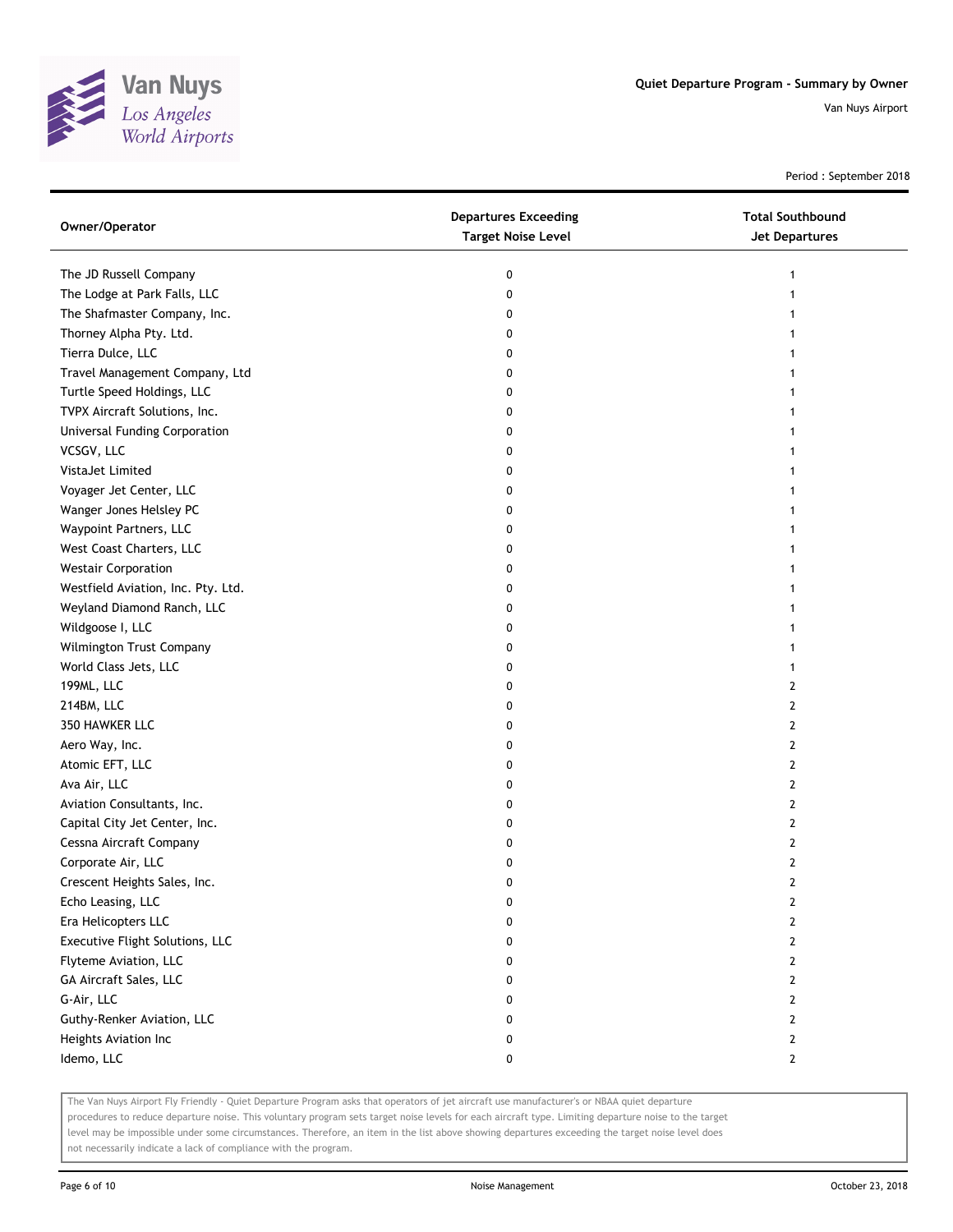

Period : September 2018

| Owner/Operator                           | <b>Departures Exceeding</b><br><b>Target Noise Level</b> | <b>Total Southbound</b><br>Jet Departures |
|------------------------------------------|----------------------------------------------------------|-------------------------------------------|
| Jet Access Aviation, LLC                 | 0                                                        | 2                                         |
| Jet Aviation Flight Services             | 0                                                        | $\mathbf{2}$                              |
| Jet Equity Group                         | 0                                                        | 2                                         |
| Jetscape Services, LLC                   | 0                                                        | $\overline{2}$                            |
| <b>KCAC Aviation</b>                     | 0                                                        | 2                                         |
| Landmark Aviation                        | 0                                                        | 2                                         |
| Leonard Green & Partners, LLC            | 0                                                        | 2                                         |
| LFG Aviation 4 Inc                       | 0                                                        | 2                                         |
| <b>McCoy Corporation</b>                 | 0                                                        | 2                                         |
| McLeod Properties Fontana, LLC           | 0                                                        | 2                                         |
| Memley Aviation                          | 0                                                        | 2                                         |
| Merle Norman Cosmetics, Inc.             | 0                                                        | 2                                         |
| Moser Aviation, LLC                      | 0                                                        | 2                                         |
| N36MU, LLC                               | 0                                                        | $\mathbf{2}$                              |
| Nabors Equipment Leasing 2, LLC          | 0                                                        | 2                                         |
| Najafi Aviation, LLC                     | 0                                                        | 2                                         |
| NMH Aviation, Inc.                       | 0                                                        | 2                                         |
| Oriole Capital, LLC                      | 0                                                        | 2                                         |
| Owen Aviation, LLC                       | 0                                                        | 2                                         |
| Pacific Coast Jet Charter, Inc.          | 0                                                        | 2                                         |
| Paramount Pictures Corporation           | 0                                                        | 2                                         |
| Park Air, LLC                            | 0                                                        | $\overline{2}$                            |
| Ponder Victory Enterprises LLC           | 0                                                        | 2                                         |
| Prime Jet, LLC                           | 0                                                        | $\overline{2}$                            |
| Professional Jet, Inc.                   | 0                                                        | 2                                         |
| QV Air, LLC                              | 0                                                        | 2                                         |
| Raven Aircraft, LLC                      | 0                                                        | $\mathbf{2}$                              |
| Red Light Management                     | 0                                                        | 2                                         |
| S.K. Aviation, LLC                       | 0                                                        | 2                                         |
| SAF Flight, LLC                          | 0                                                        | 2                                         |
| Scott, D. Gregory                        | 0                                                        | 2                                         |
| Shally Enterprises, LLC                  | 0                                                        | $\mathbf{2}$                              |
| Starwest Air, LLC                        | U                                                        | $\mathbf{z}$                              |
| STK Air, LLC                             | 0                                                        | 2                                         |
| Superior Transportation Associates, Inc. | 0                                                        | 2                                         |
| Teton Aviation, LLC                      | 0                                                        | 2                                         |
| The Heavener Company Leasing, LLC        | 0                                                        | 2                                         |
| Trans-Pacific Air Charter, LLC           | 0                                                        | 2                                         |
| VMI Enterprises, LLC                     | 0                                                        | 2                                         |
| WELLS FARGO BANK NORTHWEST NA TRUSTEE    | 0                                                        | 2                                         |
| Western Airways, Inc.                    | 0                                                        | $\mathbf{2}$                              |

The Van Nuys Airport Fly Friendly - Quiet Departure Program asks that operators of jet aircraft use manufacturer's or NBAA quiet departure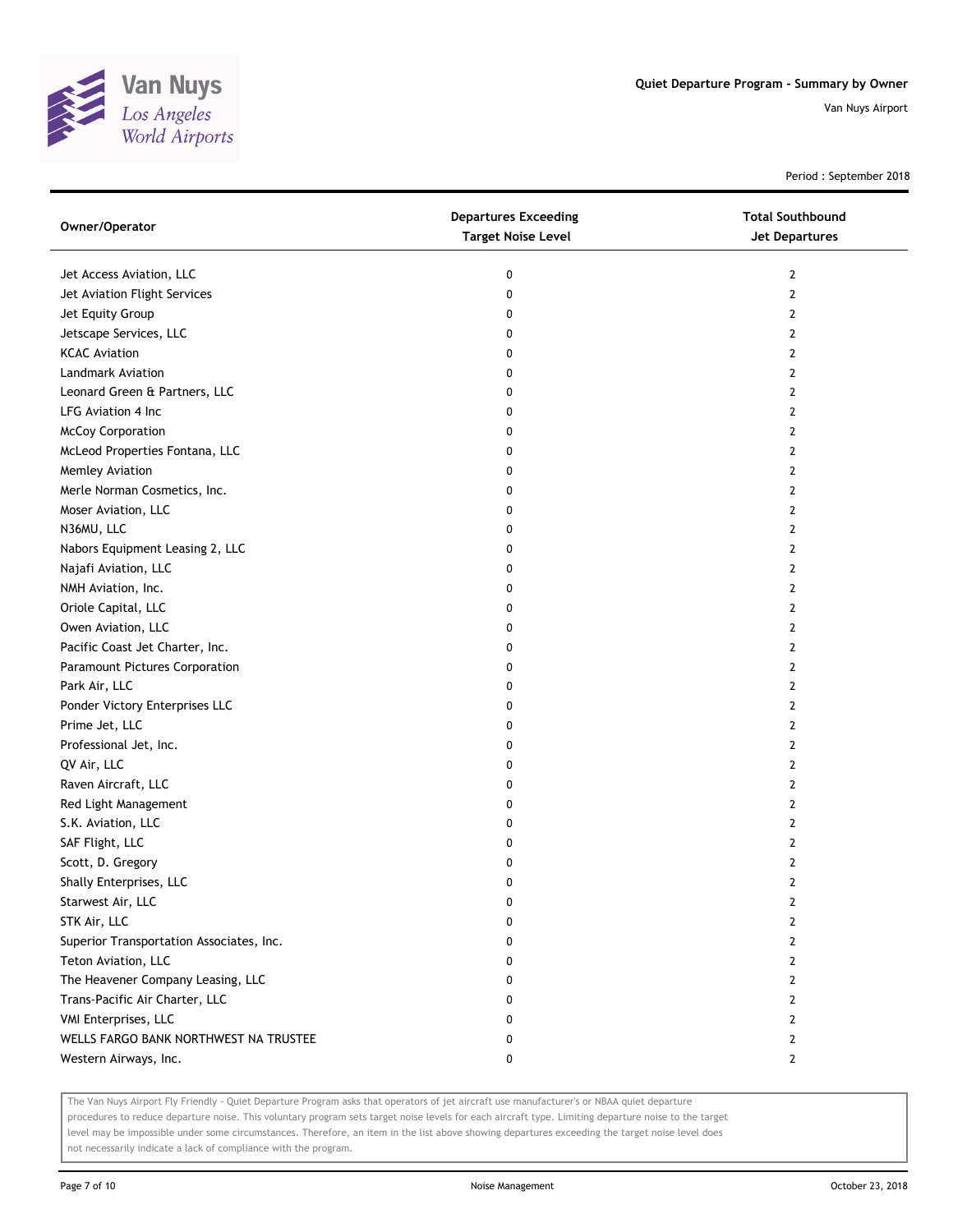

Period : September 2018

| Owner/Operator                                  | <b>Departures Exceeding</b><br><b>Target Noise Level</b> | <b>Total Southbound</b><br>Jet Departures |
|-------------------------------------------------|----------------------------------------------------------|-------------------------------------------|
| Whirlpool Business Travel Department            | 0                                                        | $\mathbf{2}$                              |
| Williams Communities, LLC                       | 0                                                        | 2                                         |
| Wilshire Associates, Inc.                       | 0                                                        | 2                                         |
| AIR WISCONSIN AIRLINES Corp.                    | 0                                                        | 3                                         |
| Alexander Aviation, LLC                         | 0                                                        | 3                                         |
| Baker Aviation, LLC                             | 0                                                        | 3                                         |
| Caesars Entertainment Operating Co., Inc        | 0                                                        | 3                                         |
| Canyon Partners, LLC                            | 0                                                        | 3                                         |
| CH Management Services, LLC                     | 0                                                        | 3                                         |
| <b>Cirrus Aviation Services</b>                 | 0                                                        | 3                                         |
| Corporate Flight Management, Inc.               | 0                                                        | 3                                         |
| Dumont Aircraft Charter, LLC                    | 0                                                        | 3                                         |
| ExcelAire Service, Inc.                         | 0                                                        | 3                                         |
| Executive Airlines, SL                          | 0                                                        | 3                                         |
| Executive Jet Management                        | 0                                                        | 3                                         |
| First Jet                                       | 0                                                        | 3                                         |
| Gulfstream Aerospace Corp                       | 0                                                        | 3                                         |
| Jet Aviation Business Jets                      | 0                                                        | 3                                         |
| Jet Set Aircraft, Inc.                          | 0                                                        | 3                                         |
| Journey Aviation, LLC                           | 0                                                        | 3                                         |
| JS Jet IV, LLC                                  | 0                                                        | 3                                         |
| K5-Aviation GmbH                                | 0                                                        | 3                                         |
| Kalitta Charters, LLC                           | 0                                                        | 3                                         |
| KP Aviation Management, LLC                     | 0                                                        | 3                                         |
| Landmark Aviation Aircraft Management & Charter | 0                                                        | 3                                         |
| LNW Consulting, LLC                             | 0                                                        | 3                                         |
| <b>MGM Resorts International</b>                | 0                                                        | 3                                         |
| Mike Post Productions, Inc.                     | 0                                                        | 3                                         |
| Mountain Aviation, Inc                          | 0                                                        | 3                                         |
| N316VP, LLC                                     | 0                                                        | 3                                         |
| Paragon Airways                                 | 0                                                        | 3                                         |
| PMC Global, Inc.                                | 0                                                        | 3                                         |
| Presidential Aviation, Inc.                     | U                                                        | 3                                         |
| SEVASTOPOL-AVIA Ltd                             | 0                                                        | 3                                         |
| SIEBEL JAMES A                                  | 0                                                        | 3                                         |
| Sky River Consulting, LLC                       | 0                                                        | 3                                         |
| SLFJR Holdings, LLC                             | 0                                                        | 3                                         |
| Swift Aircraft Management, LLC                  | 0                                                        | 3                                         |
| Trans-Exec Air Service, Inc.                    | 0                                                        | 3                                         |
| <b>UPS Airlines</b>                             | 0                                                        | 3                                         |
| West Coast Charters, Inc.                       | 0                                                        | 3                                         |

The Van Nuys Airport Fly Friendly - Quiet Departure Program asks that operators of jet aircraft use manufacturer's or NBAA quiet departure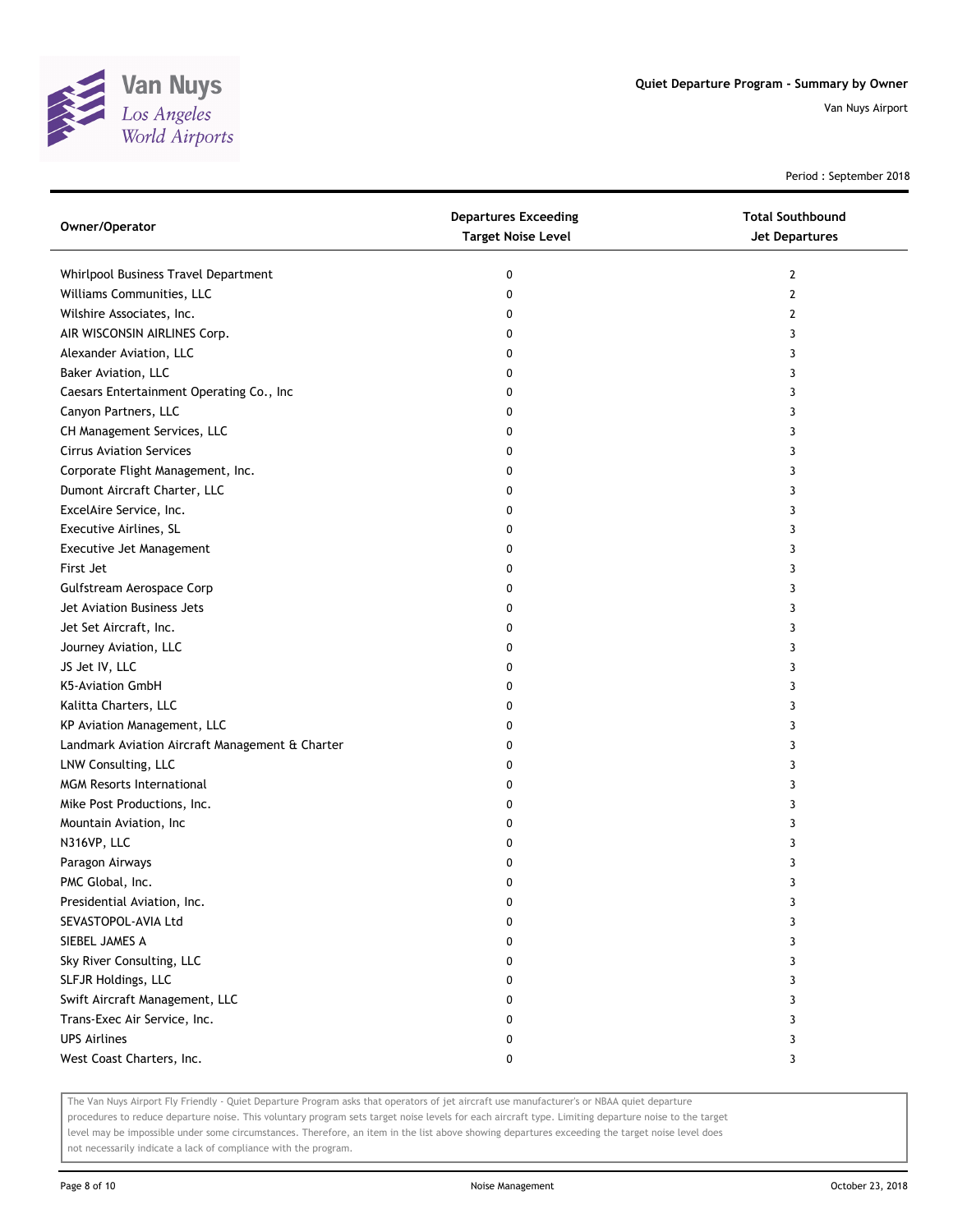

Period : September 2018

| Owner/Operator                              | <b>Departures Exceeding</b><br><b>Target Noise Level</b> | <b>Total Southbound</b><br>Jet Departures |
|---------------------------------------------|----------------------------------------------------------|-------------------------------------------|
| White Pint Two, LLC                         | 0                                                        | 3                                         |
| Worldwide Jet Charter, LLC                  | 0                                                        | 3                                         |
| Air Rutter International                    | 0                                                        | 4                                         |
| Allen Lund Company, Inc.                    | 0                                                        | 4                                         |
| A-Ron Resources, LLC                        | 0                                                        | 4                                         |
| ATI Jet, Inc.                               | 0                                                        | 4                                         |
| Craig Air, LLC                              | 0                                                        | 4                                         |
| <b>East Holdings Limited</b>                | 0                                                        | 4                                         |
| IMT Holdings Management Company, LLC        | 0                                                        | 4                                         |
| JetSelect Aviation, LLC                     | 0                                                        | 4                                         |
| Pinnacle Aviation, Inc.                     | 0                                                        | 4                                         |
| TTX Holdings, LLC                           | 0                                                        | 4                                         |
| United Medical Devices, LLC                 | 0                                                        | 4                                         |
| VLJ HA-420, LLC                             | 0                                                        | 4                                         |
| Wheels Up                                   | 0                                                        | 4                                         |
| Delux Public Charter, LLC                   | 0                                                        | 5                                         |
| Gama Aviation Signature Aircraft Management | 0                                                        | 5                                         |
| Global Jet Capital                          | 0                                                        | 5                                         |
| GreenEagles, LLC                            | 0                                                        | 5                                         |
| Jet Ready                                   | 0                                                        | 5                                         |
| Leveled Wings, LLC                          | 0                                                        | 5                                         |
| Meridian Air Charter                        | 0                                                        | 5                                         |
| Pacific Coast Jet, LLC                      | 0                                                        | 5                                         |
| <b>Short Hills Aviation</b>                 | 0                                                        | 5                                         |
| Cinco Air Charter, LLC                      | 0                                                        | 6                                         |
| Mach One Air Charters, Inc.                 | 0                                                        | 6                                         |
| <b>MB Airways</b>                           | 0                                                        | 6                                         |
| Mountain Aviation, Inc.                     | 0                                                        | 6                                         |
| Paragon Aviation Management                 | 0                                                        | 6                                         |
| Priester Aviation, LLC                      | 0                                                        | 6                                         |
| Starjet, Inc.                               | 0                                                        | 6                                         |
| Tutor-Saliba Corporation                    | 0                                                        | 6                                         |
| Westman Development, LLC                    | U                                                        | 6                                         |
| Contemporary Vista, LLC                     | 0                                                        | 7                                         |
| Cove Aviation Partners, LLC                 | 0                                                        | $\overline{7}$                            |
| Desert Jet, LLC                             | 0                                                        | 7                                         |
| Fair Wind Air Charter                       | 0                                                        | 7                                         |
| Jet Aviation Flight Services, Inc.          | 0                                                        | 7                                         |
| L & G Aviation, LLC                         | 0                                                        | $\overline{7}$                            |
| Paragon Transport Management, LLC           | 0                                                        | $\overline{7}$                            |
| Threshold Technologies, Inc.                | 0                                                        | $\overline{7}$                            |

The Van Nuys Airport Fly Friendly - Quiet Departure Program asks that operators of jet aircraft use manufacturer's or NBAA quiet departure